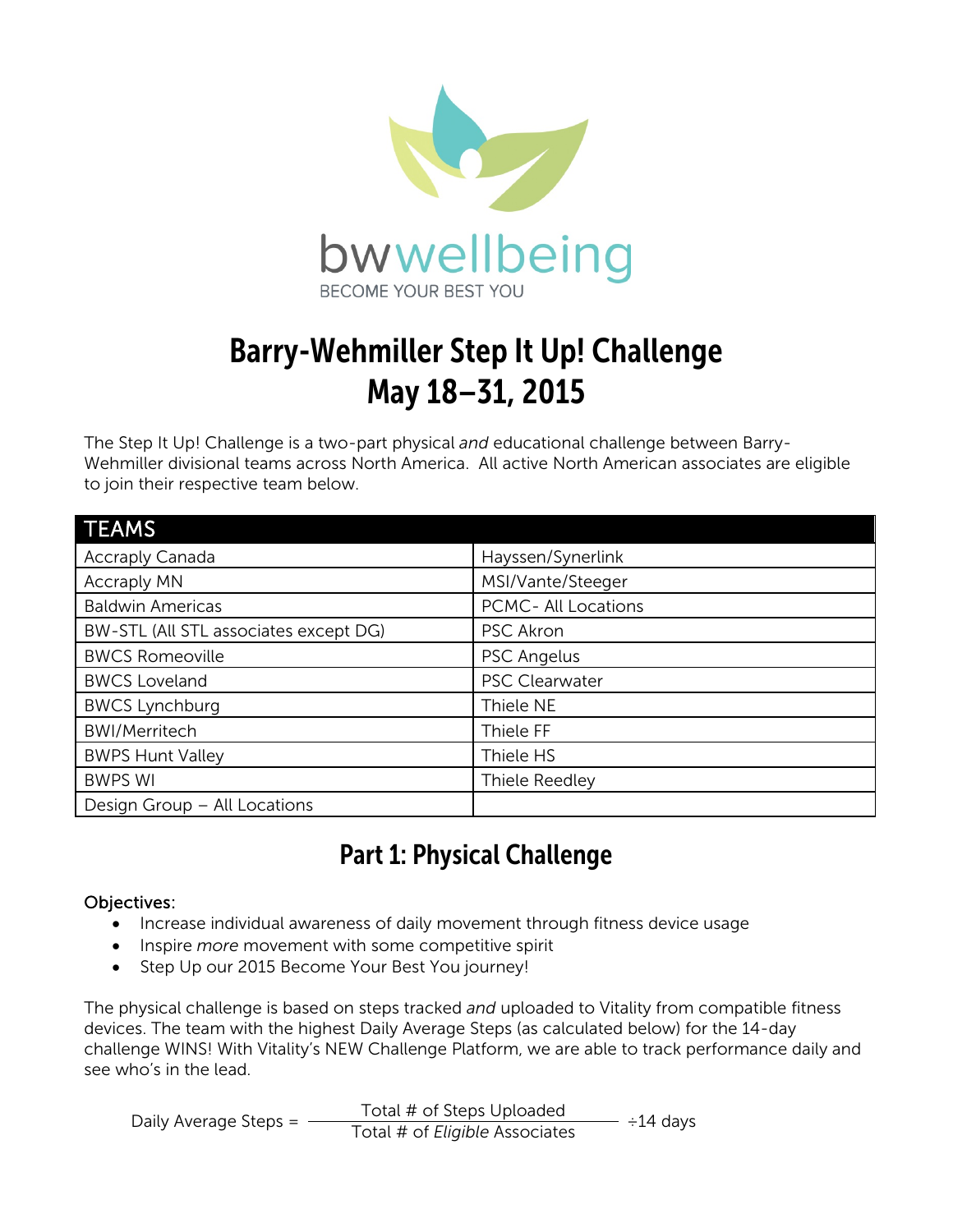To count as an Active Participant for prizes listed below, you must link a fitness device to your Vitality account, register for the Challenge in Vitality, agree to the Rules of the Road, and show steps on the Vitality Leaderboard during the Challenge. Registration begins Tuesday, May 5<sup>th</sup> and continues throughout the duration of the challenge. Complete the following steps:

- 1) Login to Vitality and navigate to Community > My Challenges
- 2) You will see the Step It Up! Challenge invitation waiting for you.
- 3) Follow the steps to register for your team!

All steps must be taken by 11:59 pm Central on May  $31<sup>st</sup>$  and uploaded to Vitality by 11:59 pm Central on June  $2^{nd}$ , 2015. Winners will be announced on Friday, June  $6^{th}$ !

| <b>PRIZES - PHYSICAL CHALLENGE</b>                                                    |                                                   |
|---------------------------------------------------------------------------------------|---------------------------------------------------|
| Active Participants with 5000-9999 average<br>daily steps at the end of the challenge | 100 BONUS Vitality Points                         |
| Active Participants with 10000+ average<br>daily steps at the end of the challenge    | 200 BONUS Vitality Points                         |
| Top Active Participant on each team                                                   | \$50 Amazon Gift Card                             |
| Team with highest Daily Average Steps                                                 | \$10/Active Participant for your Wellbeing Budget |

### Part 2: Educational Challenge

#### Objectives:

- Inspire associates to engage with bwwellbeing.com
- Increase awareness and understanding of BW Wellbeing programs and usage of programs as needed
- Step Up our 2015 Become Your Best You journey!

The Educational Challenge involves submitting your answers to four questions about BW Wellbeing programs. On Monday, May 18<sup>th</sup> and Tuesday, May 26<sup>th</sup> (Monday is Memorial Day), we will post two questions on bwwellbeing.com. To participate in the Educational Challenge, simply submit your answers directly through bwwellbeing.com any time before midnight Central on May  $31<sup>st</sup>$ .

You must answer all four questions completely for your submissions to count toward your team's participation. The team with the highest participation (as calculated below) WINS!

Participation = Total # of Complete Submissions Total # of *Eligible* Associates

| <b>PRIZES - EDUCATIONAL CHALLENGE</b>                                             |                                           |
|-----------------------------------------------------------------------------------|-------------------------------------------|
| Participants with complete answers on all 4 questions   100 BONUS Vitality Points |                                           |
| <b>Highest Participation Team</b>                                                 | \$5/participant for your Wellbeing Budget |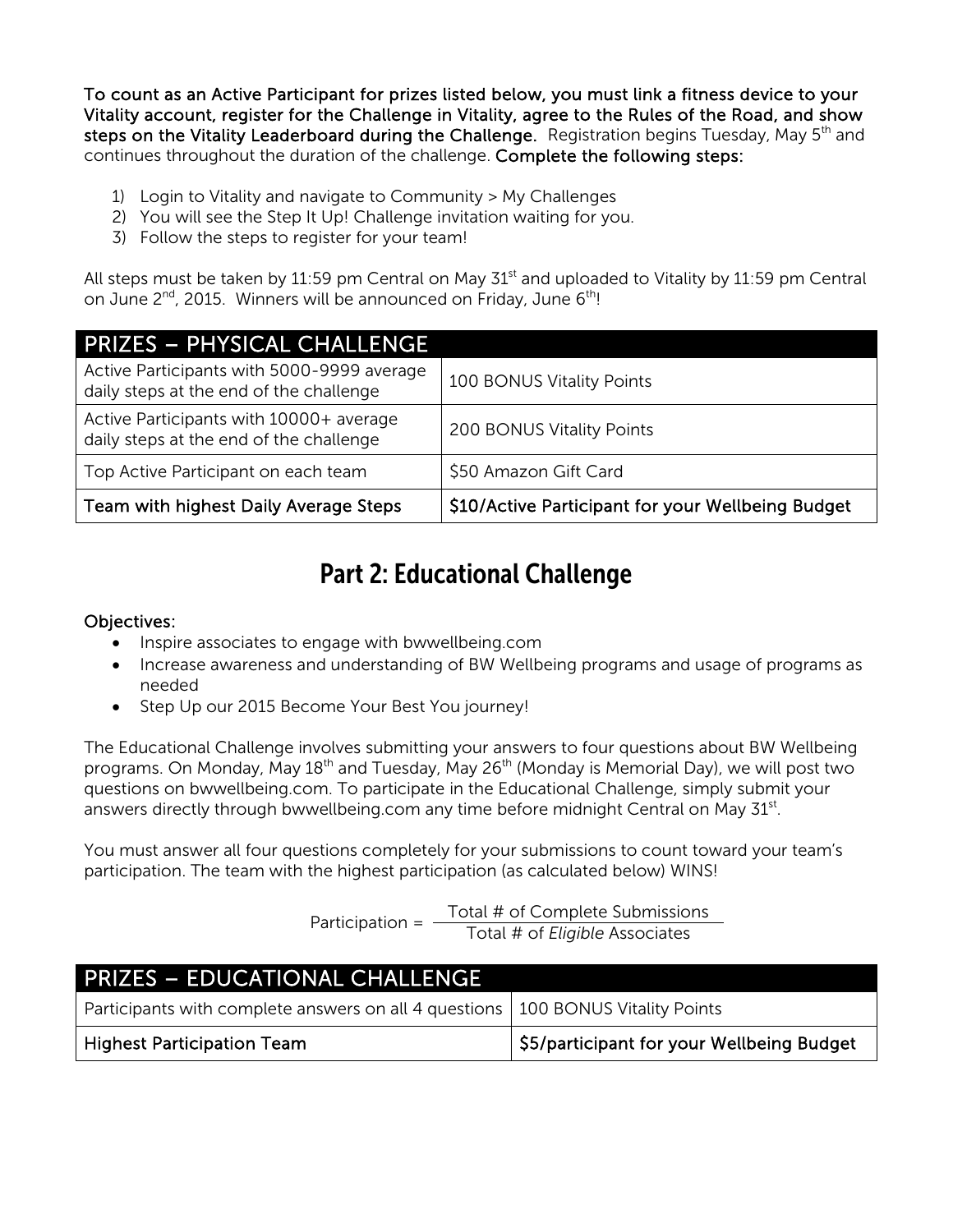## Step It Up! Challenge FAQ

- 1) How do I get a fitness device? To join the fitness device craze:
	- Get your FREE Fitbug from BW *if you have not done so already*. After you have completed your biometrics and Vitality Health Review for the first time, login to Vitality. You will get a pop-up message to redeem your FREE Fitbug!
	- Check your Vitality Bucks, redeemable for a variety of devices in the Vitality Mall.
	- Purchase a compatible device at a retailer near you!
- 2) What are the compatible fitness devices for the steps challenge? See the list below! If you are unsure about your device's compatibility, please call Vitality at 877.224.7117 to verify.

IMPORTANT NOTE: The MapMyFitness app *alone* will not transmit steps to Vitality. Rather, the app serves as an interface between the devices listed in the MapMyFitness section below and Vitality. Jawbone, Withings and Misfit devices cannot be linked *directly* to Vitality.

| Link directly to Vitality |        |           |            |  |  |
|---------------------------|--------|-----------|------------|--|--|
| Polar                     | Fitbug | Fitbit    | Garmin     |  |  |
| Loop                      | Go     | Flex      | Vivofit    |  |  |
| M400                      | ORB    | Zip       | Vivosmart  |  |  |
| V800                      | Air    | One       | Vivoactive |  |  |
|                           |        | Ultra     |            |  |  |
|                           |        | Charge    |            |  |  |
|                           |        | Charge HR |            |  |  |
|                           |        | Surge     |            |  |  |

| Link through MapMyFitness App<br>Download the MapMyFitness App, link the app to Vitality, and link your device to the app |                     |        |  |  |
|---------------------------------------------------------------------------------------------------------------------------|---------------------|--------|--|--|
| Jawbone                                                                                                                   | Withings            | Misfit |  |  |
| Up                                                                                                                        | Pulse               | Shine  |  |  |
| Up24                                                                                                                      | Activite            | Flash  |  |  |
| Up3                                                                                                                       | <b>Activite Pop</b> |        |  |  |
| <b>UpMove</b>                                                                                                             |                     |        |  |  |

- 3) How do I link my fitness device to my Vitality account so that my steps count toward the challenge? Login to Vitality and go to Get Healthy > Fitness & Exercise > Fitness Devices. Click on your fitness device for more information and follow the instructions!
- 4) I am attempting to link an old Fitbug and it doesn't seem to be working. What should I do? Log in to your Fitbug account [HERE](https://www.fitbug.com/g/v2/login.php) using your *registered e-mail address* as your username. If that doesn't work, e-mail **bwwellbeing@barry-wehmiller.com** and we will help you!
- 5) Do I need to upload my steps to Vitality manually? Nope! All you have to do is link your fitness device to your Vitality account. Just make sure to sync your fitness device during the competition to have all of your steps accounted for and keep your team in the running!
- 6) How often will Vitality sync my steps with the Challenge Leaderboard? Daily at 10 PM Central, Vitality pulls each individual's steps into the Leaderboard. In other words, updates are not live and you will see one update to the Leaderboard each day.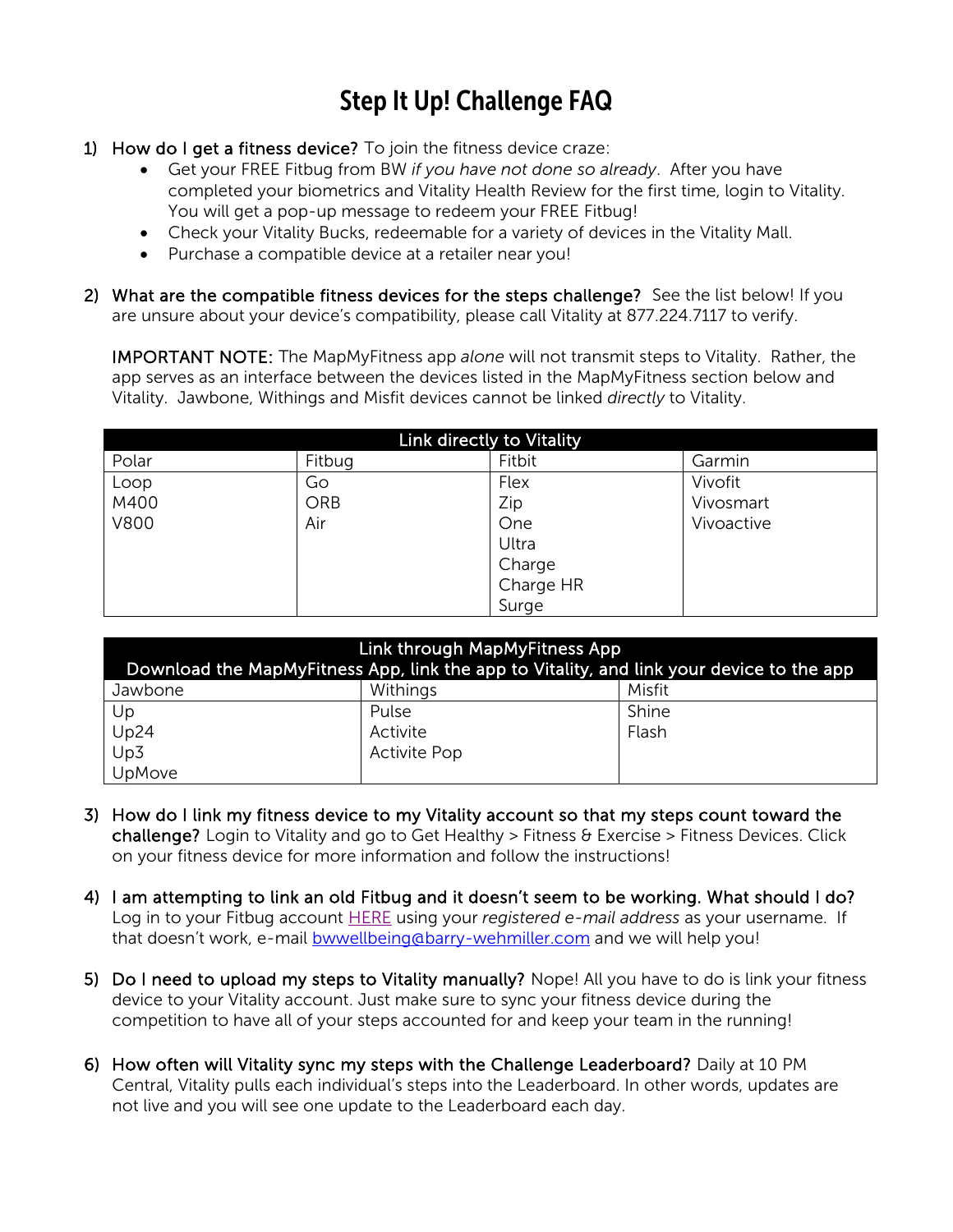- 7) Are spouses eligible to participate in the Step It Up! Challenge? The Challenge is for associates only. However, spouses *are* eligible to utilize the resources on bwwellbeing.com, so be sure that your spouse checks out the site!
- 8) I work for BW Container Systems, but my office is in Hunt Valley. Which team am I on? *With the exception of Design Group,* all associates are on their *location's* team. In other words, you would be on Team BWPS-Hunt Valley. Because Design Group is spread across so many locations, all Design Group professionals have been pulled together into Team Design Group.
- 9) I don't see my name on the Leaderboard why not? In order to be included on the Leaderboard (and eligible for an individual prize), you have to register for the Challenge *and*  agree to the Rules of the Road. Once you have completed both steps, you should see your name up there with the rest of your team members!
- 10) Can I still register once the Challenge has begun? YES! You can register through midnight Central on May  $31<sup>st</sup>$ . Your step count will still include all steps tracked and uploaded to Vitality since the start of the Challenge. If you just got your fitness device linked, your steps will still make a difference for your team!
- 11) I don't understand the Leaderboard's math. Can you help interpret? There are two important things to note in the math:
	- A team's total number of steps includes steps taken by *every associate with a fitness device connected to Vitality* – not only Active Participants. Therefore, you will likely see more steps in your team's total than are reflected by the sum of individual Active Participants' steps on the Leaderboard.
	- In the calculation of Average Daily Steps, the Total # of Steps Uploaded is divided by the Total # of *Eligible Associates* – NOT by the Total # of Active Participants. Therefore, it's important to get as many associates as possible to join your team and start stepping!
- 12) What if I have newly joined the BW family and do not see an invitation to a challenge in my Vitality account? If you were hired after April 21, you were not on the original file we uploaded for the Challenge. As soon as your Vitality account is established and you link your fitness device, you can participate. Simply e-mail [bwwellbeing@barry-wehmiller.com](mailto:bwwellbeing@barry-wehmiller.com) and we will send you an invitation.
- 13) I use multiple different fitness devices. If I accumulate steps on multiple devices in a day, will Vitality add all of them together? Vitality's current system cannot apply multiple devices to a step total. The system records from the device that accumulates the greatest number of steps.
- 14) My steps on the Leaderboard do not match what I see on my device. Help! Your steps make several stops before they post to the Leaderboard. Therefore, the Leaderboard likely will not match your device until 48 hours after they've been uploaded to your fitness device provider. For those who want to understand further, the process looks like this:
	- 1) At different times throughout the day, Vitality receives data from the many compatible fitness device providers.
	- 2) This data is loaded to Vitality's *main database*, which records your steps and rewards you with points for Verified Physical Activities and Verified Workouts.
	- 3) At approximately 10 pm Central, Vitality syncs the *main database* with the *Vitality Challenge platform database*. Therefore, steps earned or synced after 10 pm Central will not migrate to the Challenge platform database until the following day's data feed.